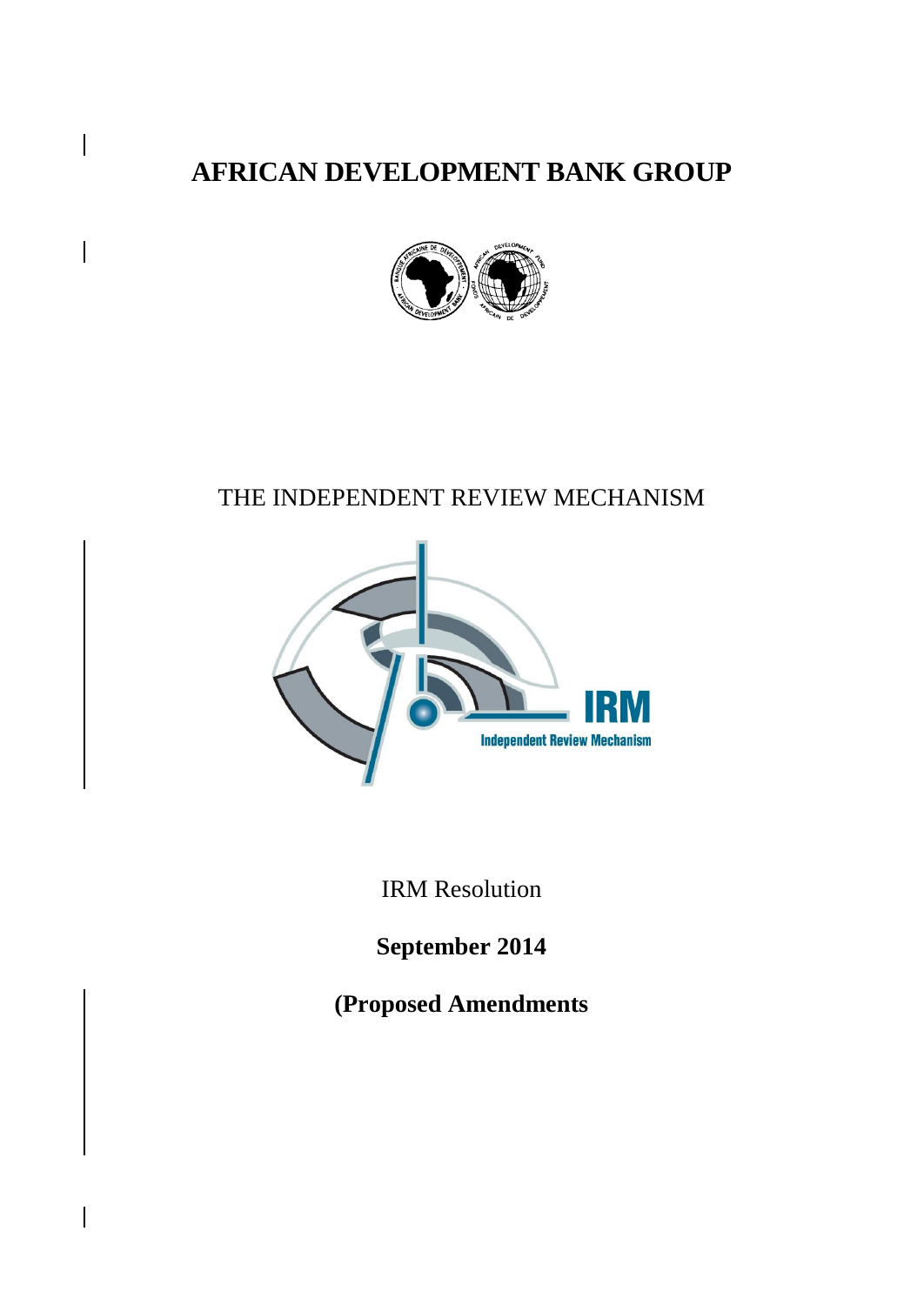#### **AFRICAN DEVELOPMENT BANK AFRICAN DEVELOPMENT FUND**

#### **BOARDS OF DIRECTORS**

**Resolution B/BD/2010/10[ ]/2014 – F/BD/2010/04[ ]/2014 Amending Resolution B/BD/2004/92010/10 – F/BD/2004/72010/04 Institutingconcerning the Independent Review Mechanism**

Adopted at the  $831^{st}$ -Meeting-[ ]of the Board of Directors of the Bank and the  $765^{th}$  ] Meeting of the Board of Directors of the Fund,  $16^{th}$ -June 2010[ ] 2014

# **THE BOARDS OF DIRECTORS,**

#### **HAVING REGARD** to the:

- (i) Agreement Establishing the African Development Bank (the "Bank"), in particular Articles 1 (Purpose), 2 (Functions), 4 (Structure), 8 (Special Fund), 13 (Ordinary and Special Operations), 32 (Board of Directors: Powers), 52 (Judicial Proceedings) and 53 (Immunity of Assets and Archives);
- (ii) Agreement Establishing the African Development Fund (the "Fund") in particular Articles 2 (Purpose), 14 (Use of Resources), 26 (Board of Directors: Functions), 31 (Relationship with the Bank), 43 (Legal Process), 44 (Immunity of Assets) and 45 (Immunity of Archives); and
- (iii) Agreement Establishing the Nigeria Trust Fund (the "NTF") in particular Articles I (Establishment and Purpose), II (Utilization of Resources), III (Administration of the Fund); IV (Operating Principles); XV and (Immunities, Exemptions and Privileges);

**CONSIDERING** Management's Proposals on the Amendment of Resolution **B/BD/2004/9 – F/BD/2004/7** on the Establishment of an Inspection Function, contained in Document ADB/BD/WP/2010/08 – ADF/BD/WP/2010/09, ADB/BD/WP/2010/08/Add.1 – ADF/BD/WP/2010/09/Add.1 and ADB/BD/WP/2010/08/Add.2 – ADF/BD/WP/2010/09/Add.2 realting to the Second Review of the Independent Review Mechanism contained in Document  $ADB/BD/WP/2014/$ [  $- ADF/BD/WP/2014/$  ] and the recommendations contained therein; [KG1]

**NOTING** the importance of importance of establishing enhancing the capabilities of thea mechanism through which persons adversely affected by projects financed by the Bank, the Fund and the NTF and other Special Funds administered by the Bank (the "Bank Group") can request the Bank Group to comply with its own policies and procedures;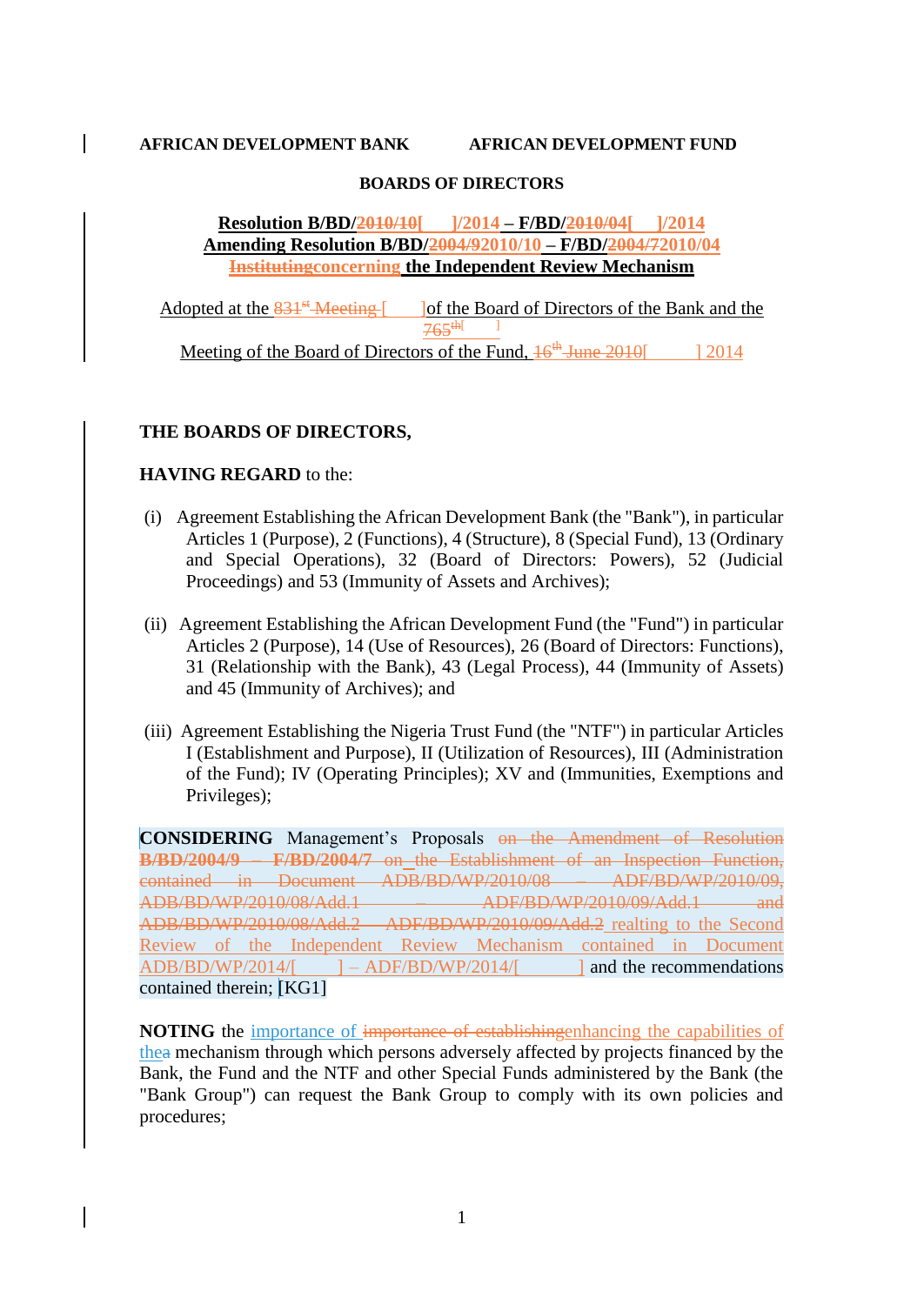**COGNISANT** of the need to provide detailed rules governing the establishment, procedures and administration of such a mechanism in order to ensure its effective performance;

## **HEREBY RESOLVE AS FOLLOWS**:

#### **Establishment**

1. There is established an independent compliance review and problem-solving mechanism (hereinafter called the "Independent Review Mechanism") which shall have the powers and shall function as stated below.

#### **Composition of the Independent Review Mechanism**

- 2. The Independent Review Mechanism (IRM) shall consist of a Compliance Review and Mediation Unit ("CRMU") and a roster of experts (the "Roster of Experts").
- 3 The CRMU shall be an Organizational Unit of the Bank established in accordance with a Resolution of the Board of Directors of the Bank Group, and shall be the focal Unit of the IRM. The activities of the CRMU shall be managed by an Organizational Unit Head designated as the 'Director, CRMU' (the "Director") who shall be appointed by the President with the concurrence of the Boards of Directors (the "Boards") for a five year term renewable once. The Director shall not have worked for the Bank in any capacity for five (5) years prior to his/her appointment, and shall not work for the Bank in any capacity after his/her appointment for a period of three (3) years after the expiry of his/her term following each term of office served.
- 4 The Roster of Experts shall comprise three (3) individuals (the "Expert(s)") selected in accordance with the Bank's procurement rules applicable by the Bank and Fund to the selection of consultants and appointed by the Boards on the recommendation of the President. The Experts shall be nationals of the member states of the Bank or State participants in the Fund selected on the basis of their knowledge and experience of development in Africa and the operations of multilateral development Banks.
- 5. The Experts shall be appointed to the Roster of Experts for a non-renewable term of five (5) years each. , except that at the inception of IRM, with the exception of the first three (3) Experts who shall be appointed by lot as follows: one for three (3) years, one for four (4) years and one for five (5) years. If an Expert's term expires, at the time the Expert is engaged in a compliance review, the Expert's term shall be extended for such period as may be necessary to enable the Expert to complete writing the compliance review report with which such Expert is engaged at the time of expiration, unless the Boards decide otherwise. On the recommendation of the President, in consultation with the members of the Roster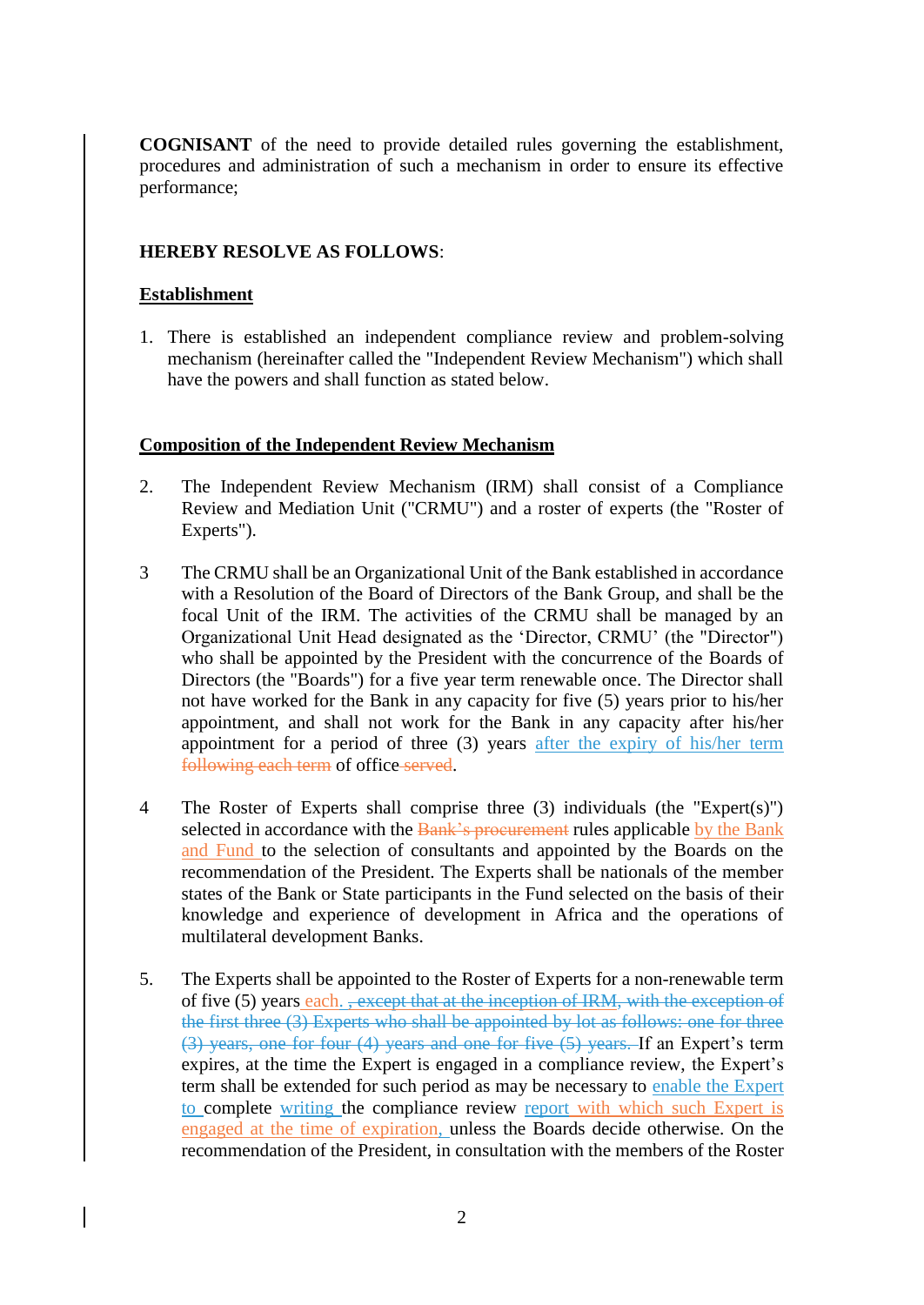of Experts, the Boards shall appoint a Chairperson of the Roster of Experts each time a member of the Roster of Experts is replaced.

- 6. Executive Directors, Alternate Executive Directors, Advisers, AssistantsSenior Advisers and Advisers to Executive Directors, any Officer or Staff member of the Bank or persons holding consultant appointments shall not serve on the Roster of Experts until two (2) years have elapsed since the end of their service to the Bank or the Fundwith the Bank. If an Expert is called upon to work for the IRM during his or her term, the Expert shall not be entitled to work for the Bank or the Fund (either as staff member, Bank officer, Executive Director, Alternate Executive DirectorElected Officer, Senior Adviser , Assistantor Adviser to an Executive Director or Consultant) for a period of two (2) years after the expiry of his or her term.
- 7. An Expert shall disclose any conflict of interest or potential conflict of interest that may affect his or her participation in a matter before the IRM and shall be disqualified from participation in the hearing and investigation of any request related to a matter in which he/she has a personal interest or had significant involvement in any capacity.
- 8. Experts on the Roster of Experts shall be remunerated for work carried out and shall be expected to work on a full-time basis when appointed to serve on a compliance review panel. They shall be guaranteed a minimum of 12 working days per annum. Once they have been assigned an IRM workmatter, Experts shall receive remuneration at a level to be determined by the Boards, upon the recommendation of the President. The payment shall be the equivalent of what is paid by other MBDs for similar officials as adjusted by the Bank Group's Boards from time to time. They shall be reimbursed for their travel and expenses on the same basis as provided in the Bank's Group's Travel Policy for senior management staff. The new remuneration system and rates shall be applicable to contracts with Experts appointed to the Roster as of the date of entry into force of this amended Resolution.
- 9. In the performance of their functions, Experts shall be officials of the Bank enjoying the privileges and immunities accorded to Bank officials, and shall be subject to the requirement about exclusive loyalty to the Bank and the prescription in Article 38 of the Agreement establishing the African Development Bank and Article 21 of the Agreement establishing the African Development Fund against interference in the political affairs of member states.
- 10. An Expert may be removed from the Roster of Experts at any time, by a decision of the Boards, for cause. If an Expert appointed to a compliance review panel resigns or is otherwise unable to complete such assignment, the Director shall make a recommendation to the Boards, through the President, on a proposed course of action to ensure the prompt completion of the compliance review.

#### **Powers of the Independent Review Mechanism**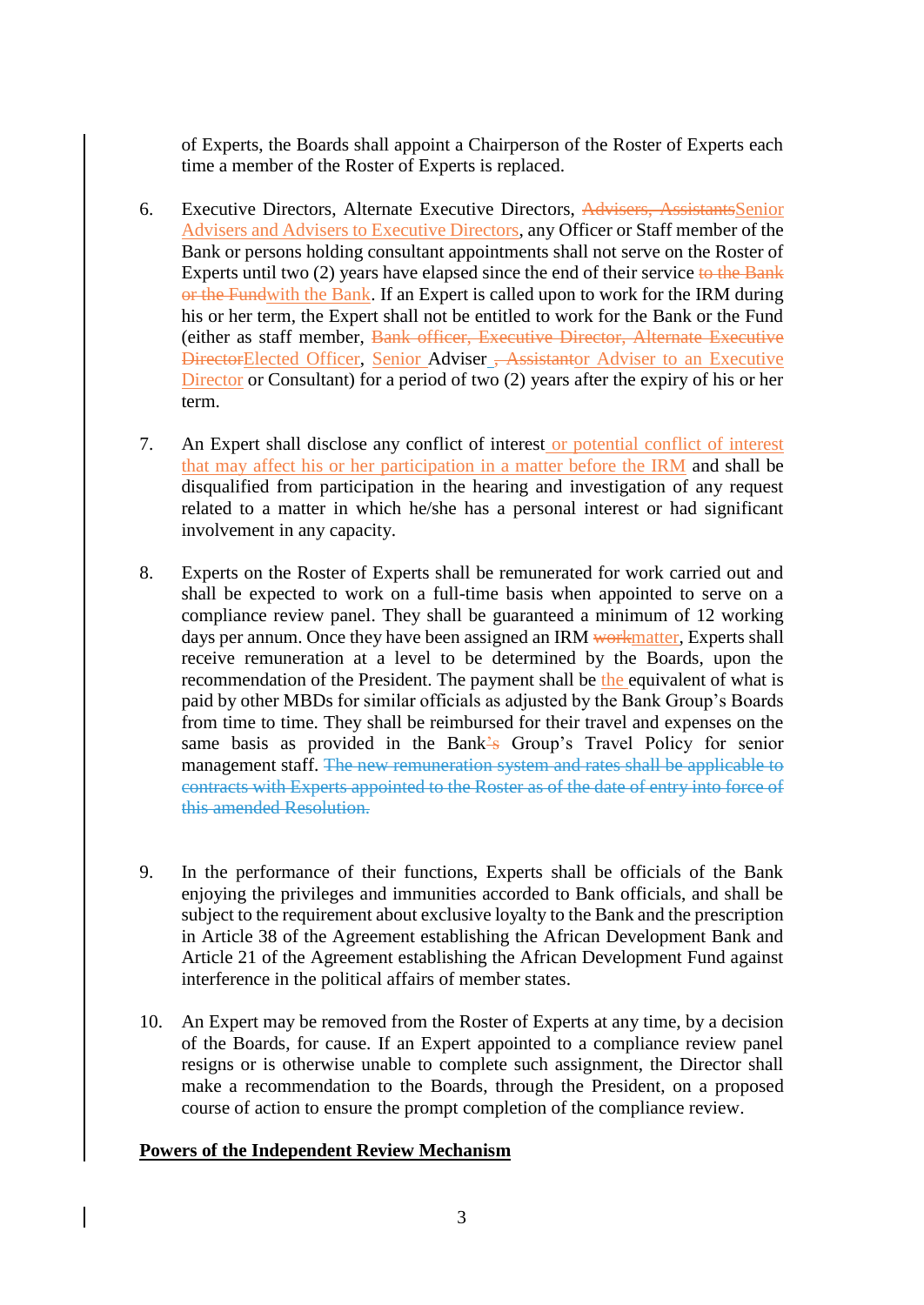- 11. The IRM shall receive requests from persons adversely affected by a project financed by a Bank Group entity. Such requests shall be presented to the CRMU by two or more persons (such as, community of persons, an organization, association, society or other grouping of individuals) ("Requestors") or by a qualified representative of the affected persons (as defined in the Operating Rules and Procedures) who demonstrate that their rights or interests have been or are likely to be directly affected by the failure of the relevant Bank Group entity to comply:
	- (i) Iin the case of a sovereign guaranteed project financed by any of the Bank Group entities, with any of its operational policies and procedures in respect of the design, appraisal and/or implementation of such project; and
	- (ii)  $\overline{I}$  in the case of a private sector or non-sovereign guaranteed project financed by any of the Bank Group entities, with the social and environmental policies and safeguards of such projects.

The alleged non-compliance may include situations where the Bank Group entity — is alleged to have failed in its follow-up on the borrower's obligations under loan agreement under a financing agreement entered into with an entity of the Bank Group with respect to the applicable policies and procedures.

12. The CRMU shall ensure that before a request for compliance review or problem-solving is treated, the request has been dealt with by the Management of the Bank and Management has failed to demonstrate that it has followed, or is taking adequate steps to follow the relevant policies and procedures. The CRMU shall also satisfy itself that the alleged violation of the relevant policies and procedures is not frivolous, and is of a material characternature.

12.

# **Function of the Independent Review Mechanism**

13. The IRM shall perform both compliance review, and problem-solving, compliance review and advisory functions.

The problem-solving function shall be undertaken by CRMU and used where complaints or grievances can also, or alternatively, benefit from problem-solving techniques to assist in resolving the underlying issues. Such problem-solving techniques may include independent fact-finding, mediation, conciliation, dialogue facilitation, and <del>may include the</del> best customary practices.

The compliance review function will be undertaken by the IRM Panel of Experts and will, in the case of Bank Group-financed sovereign guaranteed projects, focus on issues of non-compliance by an institution within the Bank Group with any of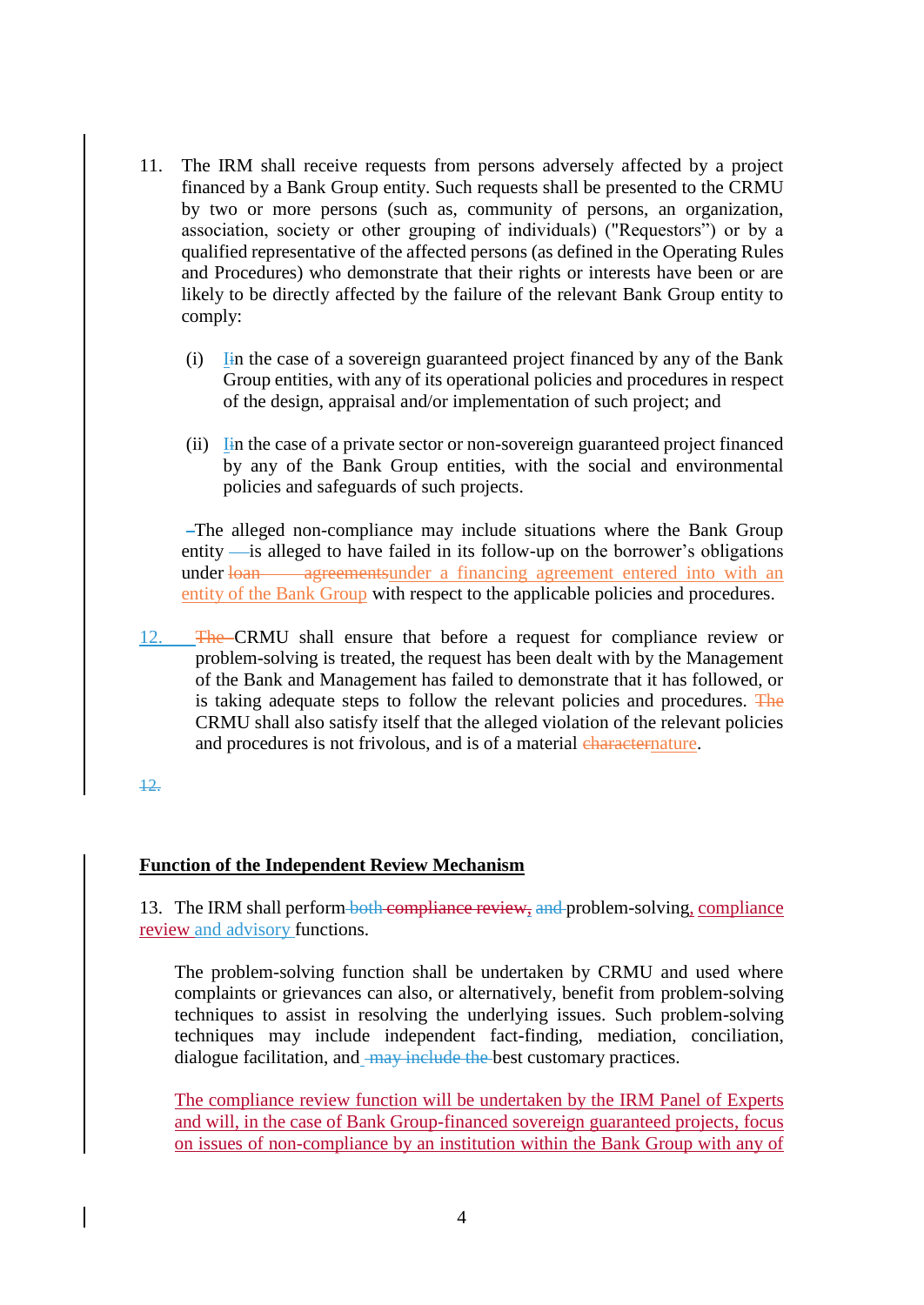its operational policies and procedures in respect of the design, implementation or supervision of such project, and, in the case of private sector and/or non-sovereign guaranteed Bank Group-financed projects, on compliance with the Bank Group's agricultural, education, health, gender, good governance and environmental policies.

The advisory function shall be authorized when the President and/or the Boards feel that projects, programmes, policies and procedures of the Bank Group can benefit from the accumulated experience of the IRM and support efforts of staff and Management to strengthen the social and environmental impact of the projects funded by the Bank Group's. The advisory function will be carried out to provide independent opinion on non-project related systemic issues, and technical advice on any non-operational program of the Bank Group. The advisory function will consist of Advisory services provided by CRMU and Spot-check advisory reviews of project compliance by the IRM Experts.

- 14. The IRM shall be activated when the CRMU accepts the complaint (the "Request") after it is satisfied that all requisite criteria have been fulfilled. In considering Requests under paragraph 11 above, the CRMU shall not receive:
	- (i) Complaints relating to actions which are within the responsibility of other parties, including the borrower or potential borrower, and which do not involve any action or omission on the part of the relevant Bank Group entity;
	- (ii) Complaints against procurement decisions by the Bank Group or a borrower of a Bank Group entity from suppliers of goods and services financed by or expected to be financed by a Bank Group entity under a financing agreement, or from losing tenders for the supply of any such goods and services, which will continue to be addressed under existing procedures;
	- (iii) Complaints about fraud or corruption;

(iv) Complaints about matters before the Administrative Tribunal of the Bank;

- (v) Complaints about matters before other judicial review or similar bodies;
- (vi) Frivolous or malicious complaints, or complaints motivated by an intention to gain competitive advantage;
- (vii) Requests related to matters over which the CRMU, a Panel, the President or the Boards has /have already made a recommendation or reached a decision after having received and reviewed a Request, unless justified by clear and compelling new evidence or circumstances not known at the time of the prior Request;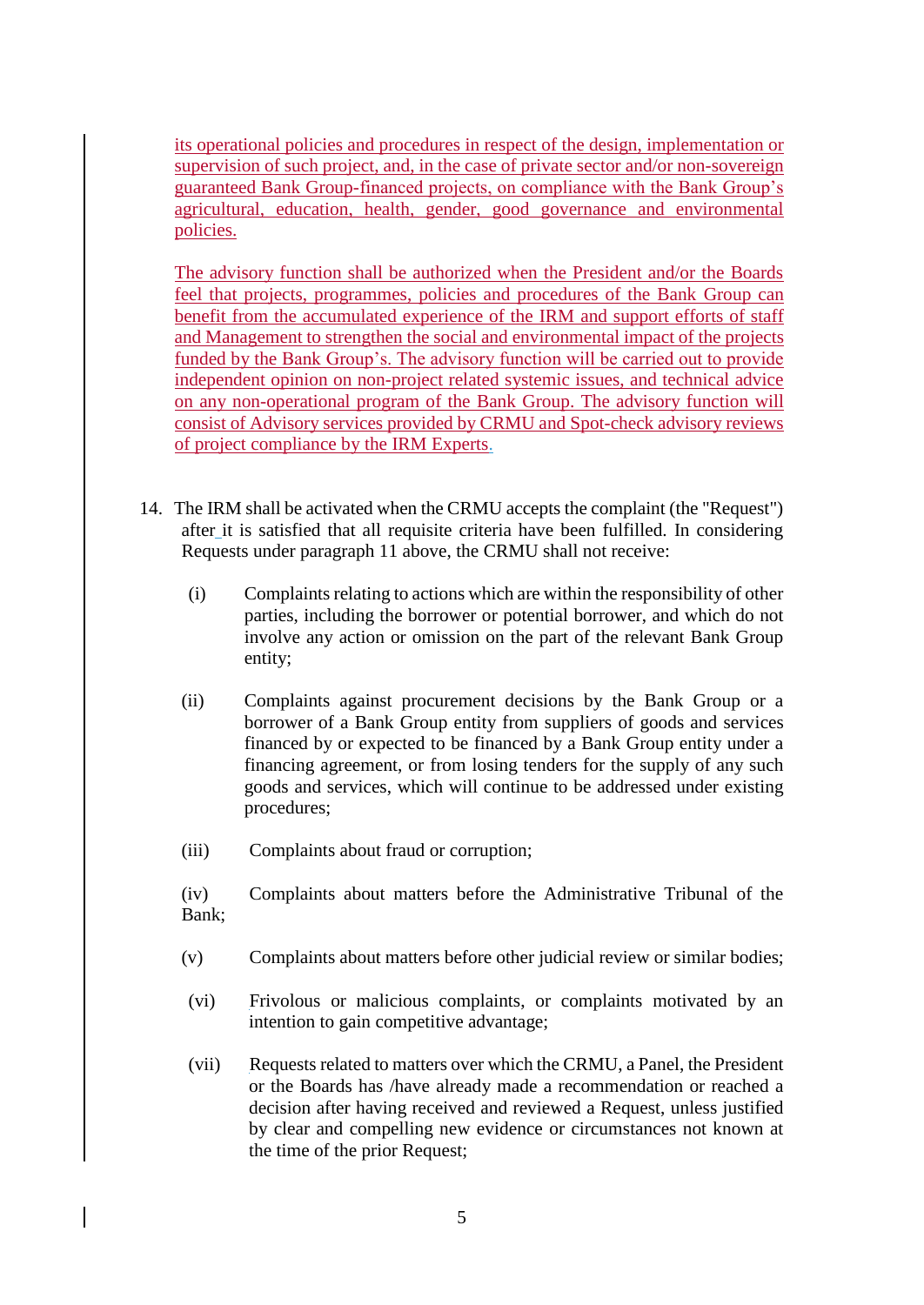- (viii) Complaints relating to the adequacy or unsuitability of Bank Group policies or procedures;
- (ix) Complaints relating to private sector or other non-sovereign guaranteed projects except in instances of an alleged breach of the agricultural, education, health, gender, good governance or environmental policies of the Bank Group.
- (x) Complaints filed more than 12 months after the physical completion of the project concerned or more than 12 months after the final disbursement under the loan or grant agreement or the date of cancellation of the disbursement amount; and
- (xi) Complaints regarding Human Rights violations, other than those of involving social and economic rights involvingalleging any action or omission on the part of a Bank Group entity.
- 15. The IRM shall seek the advice of the Bank's General Counsel—and Legal Department on matters related to the Bank Group's rights and obligations with respect to a Request under consideration.

## **Procedures**

- 16. Requests shall be in writing and shall state all the relevant facts including the harm suffered by or threatened to affected parties by the alleged act or omission of the Bank Group entity in contravention of its applicable policies and procedures. The Requests should to the extent possible explain the steps already taken to deal with the issue, as well as the nature of the alleged actions or omissions and shall specify the actions taken to bring the issue to the attention of Management and Management's response to such action.
- 17. The Director shall conduct a preliminary review to determine whether a Request is a *bona fide* request within fourteen (14) days of the receipt of the Request. The Director shall promptly inform the Boards, the President and the operational departments responsible for the project upon registering a Request that is determined to be eligible for either a compliance review or a problem-solving exercise.
- 18. Within twenty-one (21) days of being notified of a Request, Management shall provide the CRMU with evidence that it has complied, or intends to comply with the Bank Group's relevant policies and procedures. If there is no response from Management within twenty-one (21) days, the **Director of CRMU** shall notify the Boards and the President accordingly and send a copy to Requestors.
- 19. The CRMU may request clarification from Management on its response and set a time for the receipt of theany additional information sought. Within twenty-one (21) days of receiving Management's additional response or the expiry of the time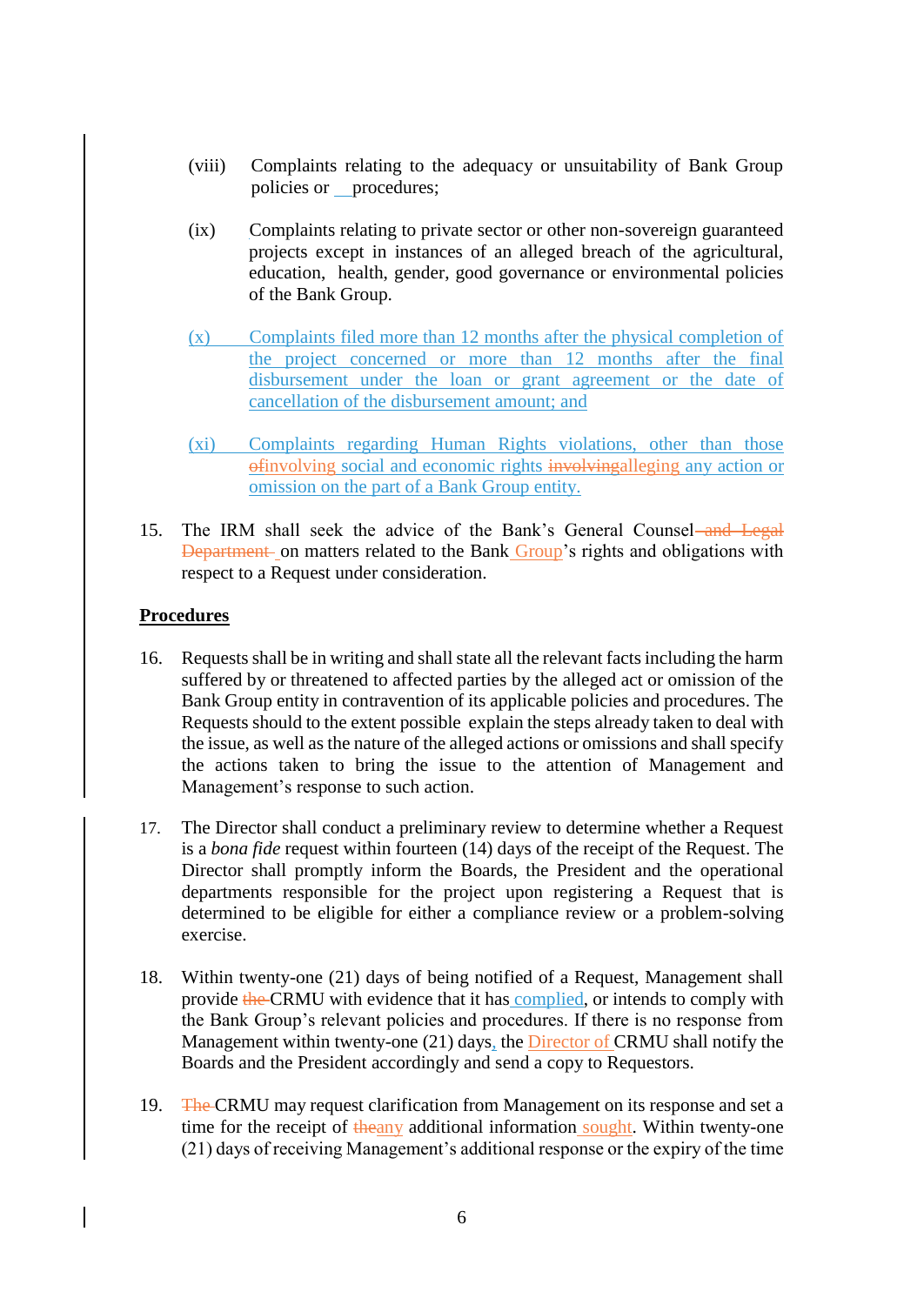limit for receipt of the additional response, the CRMU shall undertake and conclude a problem-solving exercise or together with the IRM Experts determine the eligibility of the Request for a compliance review. If the Request is found eligible, the Director and the IRM Experts shall make a recommendation for a compliance review to the Boards, or to the President where the Request relates to a project that has not been approved by the Boards. In case of a deadlock in determining eligibility, the Director of CRMU shall have the casting vote.

- 20. If the Director determines that a Request may be handled through a problemsolving exercise, he or she shall invite all relevant parties to participate in the exercise. The Director may use a variety of problem-solving techniques including best customary practices in the problem-solving exercise including, without limitation, mediation, conciliation, dialogue and facilitation.
- 21. If a problem-solving exercise is not successfully concluded within a period of three (3) months from commencement or by consent of the parties, the Director may recommend such remedial action as he or she deems appropriate to the Boards, or to the President where the Request relates to a project that has not been approved by the Boards. Such recommendation may include the undertaking of an assessment of eligibility of a compliance review for the relevant project by the Director and the Experts.
- 22. Where the Director determines, following the conclusion of a problem-solving exercise or otherwise, that there is prima facie evidence the affected parties have been harmed or threatened with harm by a Bank Group-financed project due to the failure to follow the relevant policies and procedures of a member of the Bank Group, the Director and the IRM Experts shall, within thirty (30) days of such determination assess the eligibility of

the Request for a compliance review. If determined eligible, they shall submit a report recommending a compliance review of the relevant project to: (a) the Boards of Directors; or (b) the President, with a copy to the Boards, if the Request relates to a project that has not been approved by the Boards. The recommendation shall include draft Terms of Reference of the compliance review which shall be undertaken by the Panel comprising the three IRM Experts, and if considered necessary, complemented with consultant specialists in the relevant fields of expertise.

- 23. In considering a recommendation for a compliance review, the Boards of Directors or the President, as the case may be, shall either: (a) approve the recommendations(s) on a 'no-objection' basis; or (b) remit the request to the Director and the IRM Experts to reassess the recommendation regarding the draft Terms of Reference with a new recommendation, if any, being submitted to the President or the Boards as the case may be. Any decision by the President on the recommendations of the Director concerning a compliance review shall be immediately communicated to the Boards.
- 24. The Panel shall conduct the compliance review in accordance with the approved Terms of Reference. The Experts on the Panel shall each have one (1) vote and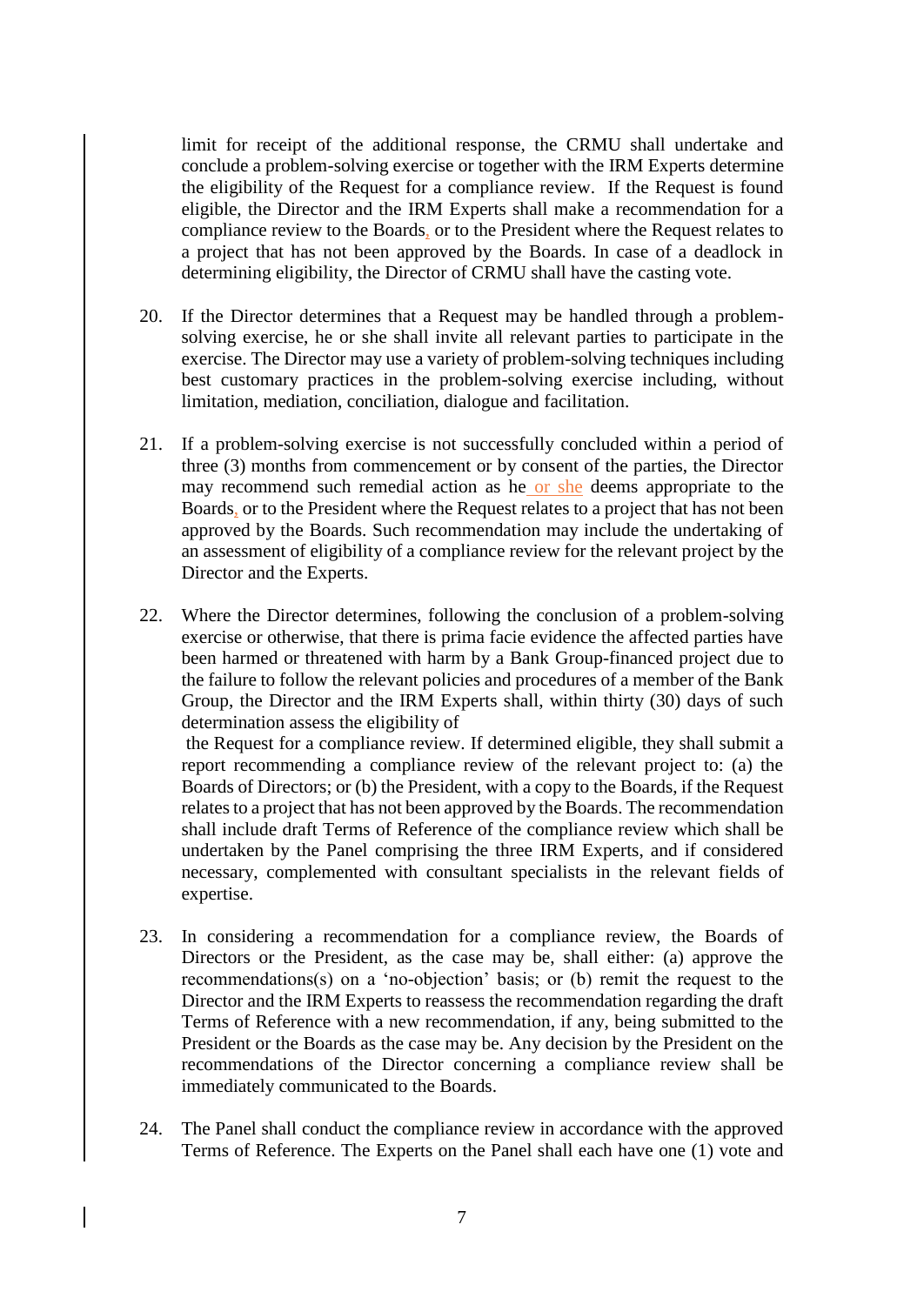decisions of the Panel shouldshall be taken by consensus, but where a divisiondifference of views exist, the decisions shall be taken by simple majority of the Panel members. The CRMU shall provide administrative and technical support to the Panel.

- 25. The Panel shall report its findings and recommendations to the Boards, or to the President where the Request relates to a project that has not been approved by the Boards. The Boards, or the President, as the case may be, shall decide whether or not to accept the findings and recommendations of the Panel. Any decision by the President shall be immediately copied to the Boards.
- 26. The findings and recommendations of the Panel shall be based only on facts relevant to the Request and shall be impartial. The Panel may not recommend the award of compensation or any other benefits to any person, entity or government beyond that which may be expressly contemplated in a relevant Bank Group policy.
- 26bb. The advisory function will be triggered either upon receipt by CRMU of a request for advice or technical opinion from the President and/or the Boards, or upon approval by the President and/or the Boards of a proposal submitted by the Director of CRMU for such advisory service. Spot-check advisory reviews of project compliance will be undertaken using the following the procedure: (i) At the beginning of each calendar year, CRMU shall, in consultation with the Bank Management, select at least two (2) high-risk (with potential environmental and social impacts) projects for which the Review Panel will conduct spot-checks on Bank Group's compliance with its policies and procedures. (ii) Once the projects have been selected, CRMU shall submit information detailing the aspects in which the projects have potential environment and social impacts to the Boards for approval on a no-objection basis, of an advisory review of each project. Such recommendation shall include simplified Terms of Reference for the Review Panel, a time frame of not more than 12 months, and the estimated budget for the advisory reviews.

## **Reports**

- 27. The Director shall within thirty (30) days of the conclusion of a problem-solving exercise prepare, within thirty thirty (330) days of the conclusion of the problemsolving exercise, a report on the exercise and its outcome and shall provide the report to the parties in the problem-solving exercise, to the Boards and to the President. Interim progress reports may be submitted by the Director to the Boards and the President for information.
- 28. The Panel shall report its findings and recommendations of the compliance review within thirty (30) days of the conclusion of a compliance review to the Boards, or to the President where the Request relates to a project that has not been approved by the Boards, and to the requestors.